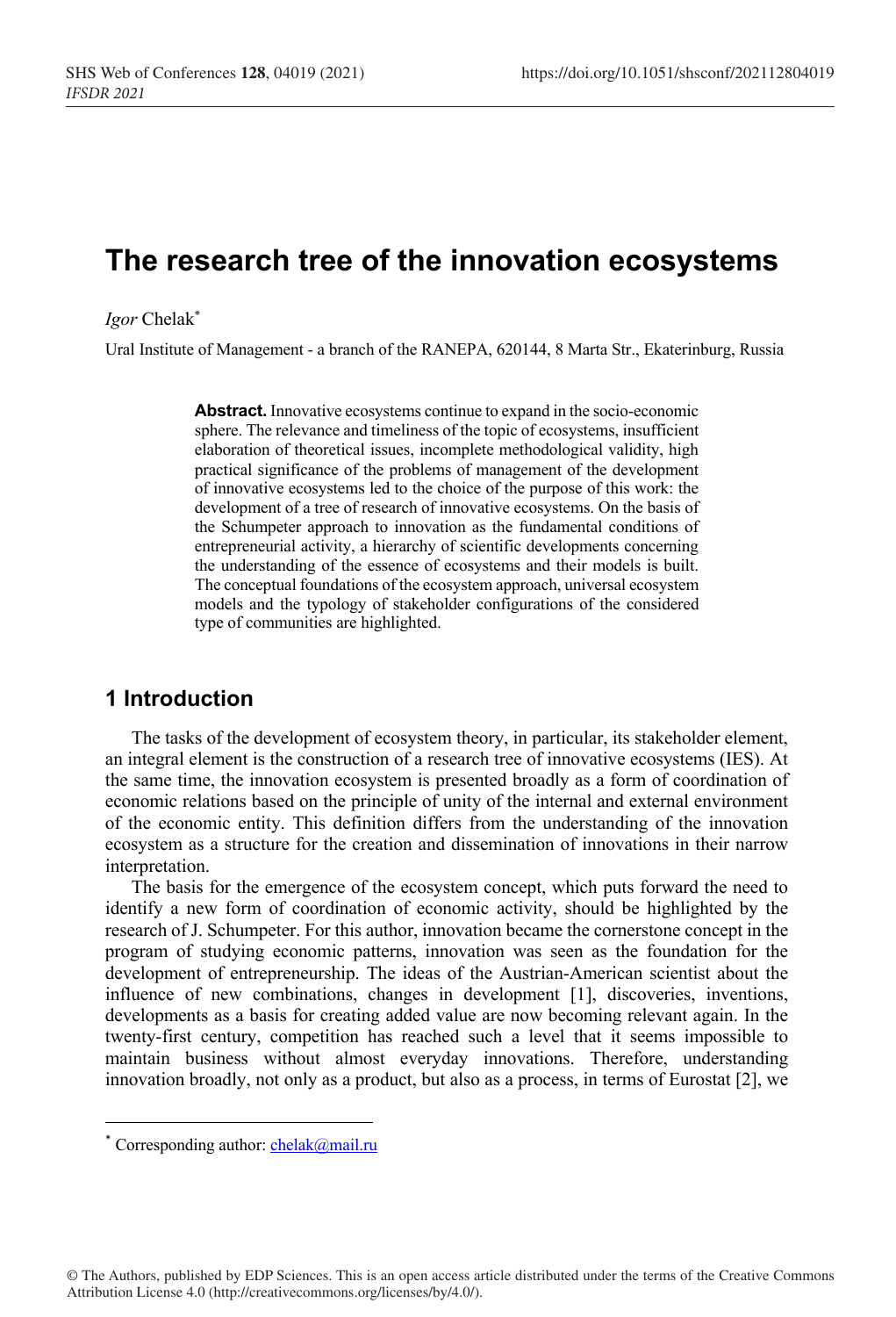are talking about an innovation ecosystem as the most adequate form of coordination of economic activity, combining the positive aspects of both markets and hierarchical and hybrid systems.

Having mentioned the systemic characteristics of the structure of the economy, it is necessary to note an important body of research on innovative systems [3], which provides a lot of material for the development of the ecosystem approach. However, the most important principle of consistency is the closeness of the community in relation to the external environment, which divides research programs of innovative *systems and ecosystems* along parallel paths.

The second component of the essence of innovative ecosystems is the connectivity of the environment and the studied core (be it a business structure, non-profit organization, network, cluster). Interaction in the ecosystem is abstracted from the division into external and internal environments. This property of relations, in all probability, was first noted in environmental studies, and in 1937 biologist Arthur Tensley introduced into scientific circulation the very concept of "ecosystem" regarding large biological communities in conjunction with the habitat in a limited area [4]. Gradually, in the natural sciences, the prefix "eco" (from Greek. οἶϰος - dwelling, residence1) organically merged with the definition of the system. However, the use of the term "ecosystem" in economics began only in the 1990s.

### **2 Results and Discussion**

Based on the results of the work, we will indicate publications that form a set of provisions of ecosystem economic analysis.

The experience of biology and ecology in the ecosystem description of relationships in the natural environment enabled the American economist James Moore to make a landmark discovery in 1993: the representation of business by analogy with ecosystems in nature, characterized by the extreme connectivity of players and the environment in economic and social relations. The article of this author "Predators and Prey: A New Ecology of Competition" [5] allowed to begin steps to resolve the problem of conceptual insufficiency in the study of the ecosystem phenomenon that already existed in reality at that time. Previously, the socio-economic branches of science and management practice operated with the terms "system" with the appropriate prefix (business system, economic, production, innovation), which did not adequately explain the fundamental connectivity of the environment and economic players. In the current century, the ecosystem approach has begun to actively gain adherents. So Ramenskaya L.A. found that "the number of scientific publications with the keywords "business ecosystem" in google.scholar has grown 6.5 times over the past 18 years" [6]. At the same time, this author, among other representatives of the scientific community, does not fully share the optimism regarding the widespread use of the term ecosystem [7].

It is advisable to defend the ecosystem approach. The very concept of "economy" is formed from the above word οἶϰος. Oikos is a dwelling, a place where a person carries out life activities as an individual and collective agent. Where interaction with the world takes place, economic and social contacts are actually realized, both in real and virtual space. You can criticize J.Moore for excessive Darwinism of the concept. It can be justified by the fact that in nature, if we use the analogy of natural-environmental and social ecosystems, the basis

<sup>1</sup>The Great Russian Encyclopedia. https://bigenc.ru/biology/text/4927341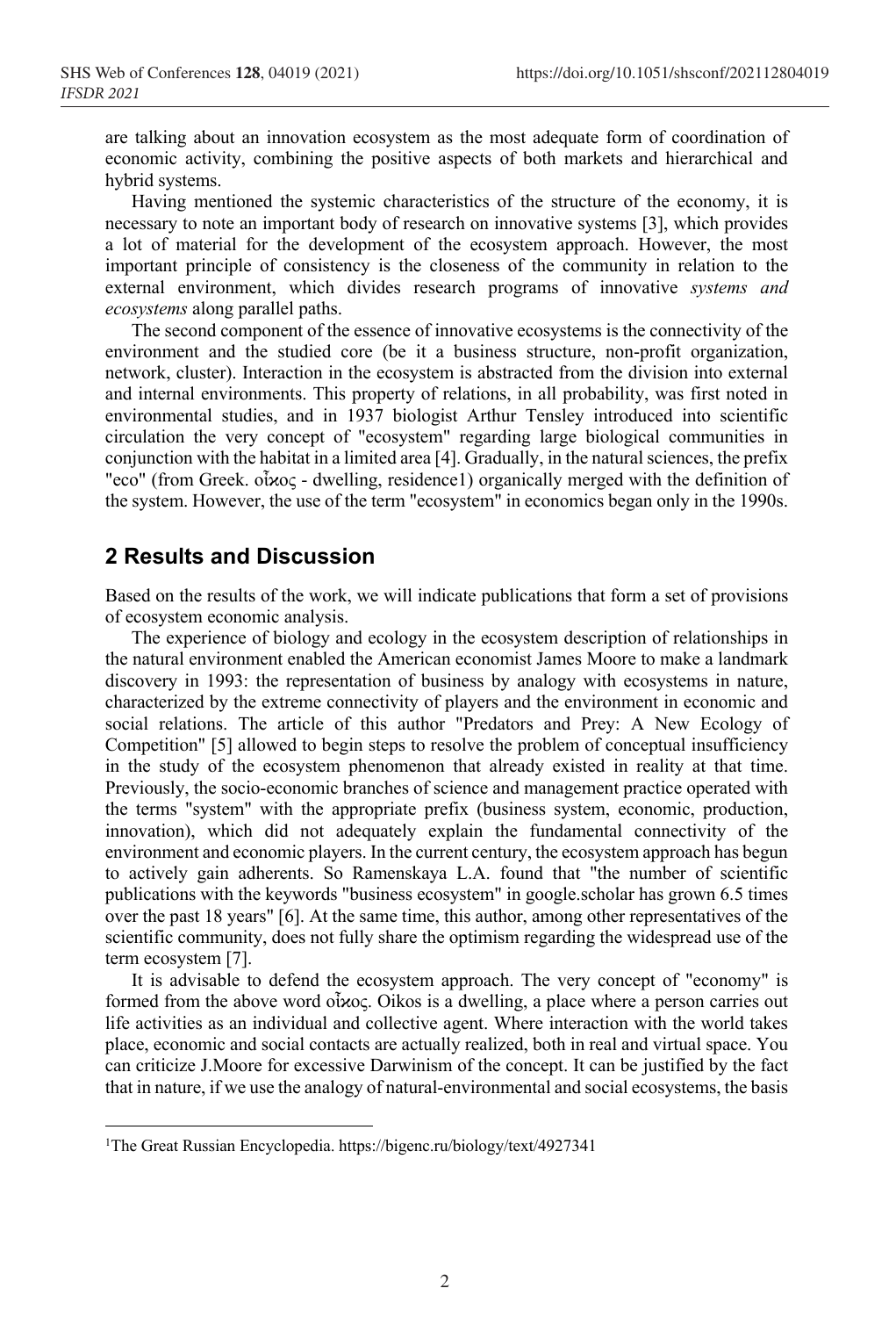of existence lies in the struggle for survival: both in competition with similar personalities, entities, and in the struggle with oneself. The latter is often the most difficult.

The following concept brings the researcher back to the first component of ecosystems: the need to constantly work with innovations, improvements, increments. If J. Moore the emphasis in the explanation of ecosystems was placed on interacting economic entities, then in the concept of H. Etzkowitz and L. Leydesdorff "triple helix" the vision of the ecosystem expands: universities and the government are adjacent to the economic agents themselves [8]. As a result of scaling the ecosystem model, the subject and complexity of the research program increases dramatically.

In the paradigm under consideration, the knowledge component of the phenomenon under study begins to manifest itself openly, where the role of the innovation subsystem is given primarily to universities as centers for assembling new ideas, developing competencies, and primary testing of knowledge. In addition, if the economic environment has traditionally been filled primarily with business structures, then in modern capitalism the state plays an important role as an institutional subject, setting, coordinating, controlling agent, as an adjuster and translator of the will of society. Such a broad role of the state in the triple helix led to the evolution of the concept. Further development of the ecosystem theory was based on increasing the number of turns of the spiral, by including such objects as the natural environment [9] and civil society [10] in the review.

An important component of the research tree is the works of M. Jacobides, who announced a shift in the focus of economic analysis to meso-communities, including ecosystems [11].

By analogy with the theory of ecosystem evolution in biology, which focuses on the patterns of development of the entire spectrum of communities, rather than individual species, Michael Jacobides considers medium-level communities to be the key economic agents. They are located between base agents, such as households and firms, and communities of macroeconomic order. Thus, the main interactions occur between these poles, where contracts, transactions, exchange of resources, and information flows are concentrated. Studies of firms do not give a complete picture of economic transactions, they are not able to organize stochastic operations, discrete relationships into a certain environment with conditional boundaries. The concept of ecosystem interactions is designed to fulfill this task.

Also, a significant area of research is the division of the ecosystem space into knowledge and business subsystems [12]. Hence, economic analysis focuses on alternative strategies for ecosystem development – mainly commercial or research.

The next milestone of the research program is the statement on the recognition of ecosystem analysis as part of the strategic [13]. Ecosystem analysis really has similar tools when it comes to the ecosystem as a kind of core in conjunction with the environment. The terms external environment and internal environment are included in the tools of strategic management. But if, within the framework of strategic analysis, the external environment in relation to the analyzed economic entity is alien, admits, by analogy with the military art, from where the term "strategy" came from, exclusively protecting one's own interests, expansion, unfriendly actions in relation to elements of the external environment, then the ecosystem approach includes the external environment in the orbit of trust.

Within the framework of strategic management, it is necessary to talk about cooperation with caution, therefore it is necessary to allocate the ecosystem approach to a separate niche and recognize ecosystem management as a separate, independent type of impact.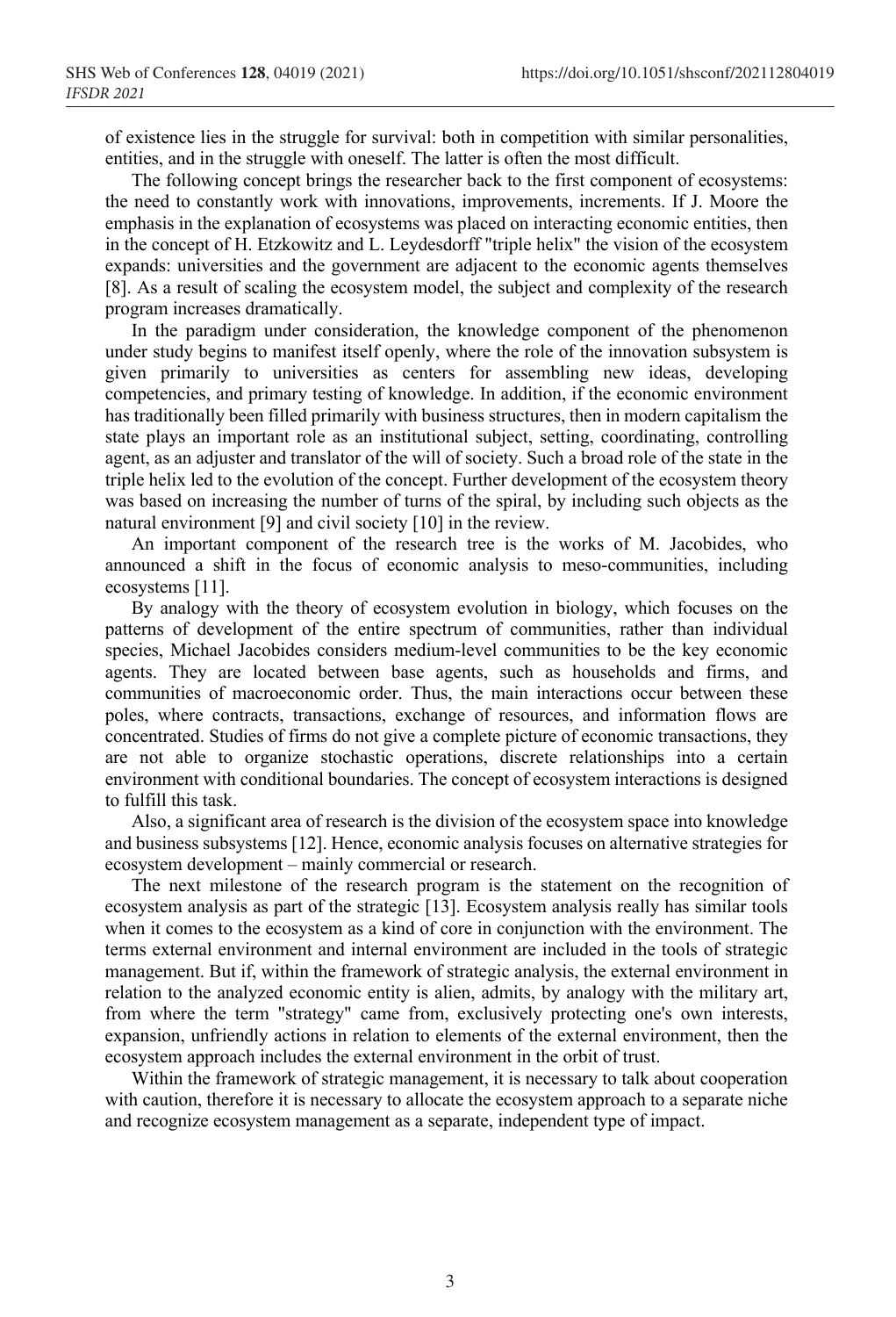For a more complete understanding of the research tree, from the entire set of existing models of innovative ecosystems for the tasks of our work, we will highlight several fundamentally different from each other and suitable for the description of the author's vision of the innovation ecosystem. The latter implies a broad understanding of the innovation component of the type of communities under study as a desire for constant and effective innovations, changes, in contrast to the narrow interpretation of innovations as embedded results of special research (R&D). The need for this assumption is dictated by the lack of terminological uniformity in economic research.

We will conceptually identify a number of areas of ecosystem research by indicating the format of the model of the phenomenon under consideration.

1. Universal model. If the subsequent ecosystem models appeal to a certain aspect of socio-economic relations and technological capabilities, then the distinctive feature of the first model of describing the ecosystem phenomenon is universality. A number of authors try to comprehend the ecosystem in its full deployment as a set of the maximum possible number of phenomena, including objects, processes, projects, environments in the subject of study [14, 15]. The multidimensionality of ecosystems allows us to absorb all the complexity of what is happening in the socio-economic world, which justifies the thesis of the development in the future of the economy not of organizations, but of the economy of ecosystems, when any economic relations can be described in terms and principles of the ecosystem approach.

2. Network model. The ecosystem is interpreted by a number of authors [16] in terms of a network approach: the interaction of peer-to-peer organizations, horizontal communication, hierarchy minimization, predominantly single-industry affiliation of network segments, comparable scale of economic activity of companies. The network concept helps to better understand ecosystems with these characteristics, and is not intended to study in detail the interaction of small companies with communities of a different configuration and nature. The essence of the approach can be expressed by the following quote: "Thanks to the development of Internet technologies, numerous small groups can become the main cells of the economy, uniting producers, consumers and intermediaries into flexible networks" [16, p.29].

3. The entrepreneurial model [17] is responsible for the practical aspect of ecosystem research with an emphasis on the development of the innovation component proper in its narrow sense. In this model, the emphasis is placed on supporting the development of research, inventive, entrepreneurial competencies, business interactions with the support of relevant development institutions, incubators, organizations specializing in the acceleration of new technological productions, startups. The model under consideration is more intended for studying an emerging, developing business or local projects. With this approach, the innovation ecosystem includes startups, support agencies, and major players interested in further acquiring a developing business.

4. The digital model is one of the most popular models in the current conditions. The need for its allocation is based on the rapid and broadest development of the information, knowledge economy, on the one hand, and on a technological breakthrough, including in the field of hardware and software infrastructure of the digital economy [18], allowing to build almost dimensionless platforms in a short time. At the same time, the technological component creates both many opportunities and a number of risks for digital platforms. If we are talking about scaling, for example, a consumer digital platform, the main characteristic of which is the principle of rapid "entry-exit" at insignificant costs of consumers and suppliers, then its potential rapid growth may be replaced by a sharp decline. The digital platform is capable of instantly collapsing banally with a legislative or malicious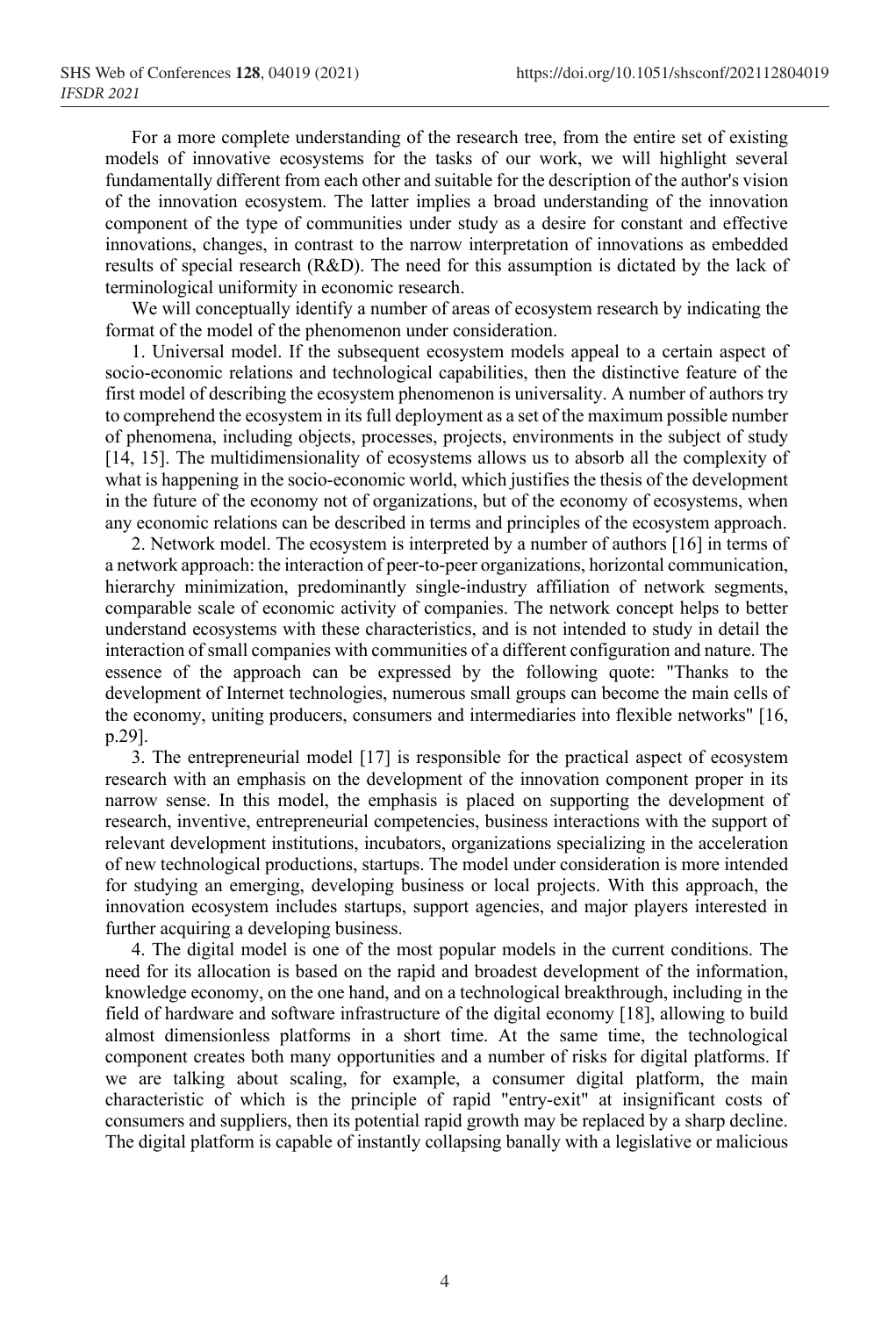shutdown, blocking of ecosystem servers. In a competitive industry (transportation platforms, rental housing), indeed, if for a number of reasons the work of the platform is limited, its customers, service providers are able to move into the orbits of "neighboring" competitive ecosystems with minimal losses. The designated configuration of ecosystems, thus, will determine the growth of transaction and transformation costs to protect "from the law", to guarantee the operability of applications, equipment, networks. The infrastructure component of ecosystems is a vital characteristic that shows how vulnerable modern business models are in today's conditions.

5. The need to highlight the entrepreneurial social ecosystem [19] is seen in the trends of shifting the goals and objectives of public practice, research programs, corporate responsibility [20]. If in the segment of goods and services of traditional consumer demand, the added value created is declared as a priority in the activities of "classical entrepreneurship", then social entrepreneurship is primarily focused on the subject of activity (support for vulnerable groups of the population, educational, cultural, environmental projects), and not the financial flow. Hence, as part of the development of social entrepreneurship, new markets are being created, and unique approaches to financing activities (crowdfunding, fundraising) are being spread, which in turn is effective when using ecosystem principles of interaction. With a general similarity with traditional entrepreneurship, the differences between ecosystems of social practices can be concluded in the elemental content of ecosystems, the core component, and the diversity of network relations. The purpose of identifying such ecosystems is determined by the presence of increased interest in the social component of business and the wide possibilities of applying an ecosystem approach to the analysis of activities in the field under consideration.

6. Stakeholder model. When reviewing the types of ecosystem models, it should be noted that the complexity of the phenomenon under consideration determines the need for crossmodeling. For example, Valdez-de-Leon's studies consider the synthesis of both network model and digital features in the ecosystem genesis [21]. Such an intersystem characteristic also applies to the group of stakeholder ecosystem models that we are most interested in within the framework of this study. Studies by many authors are devoted to their individual features. In the graphic description of the development of the research of the IES, the work of Lütjen and co-authors is highlighted as an example of scientific and practical research focused on the role of stakeholders in the development of the innovative component of ecosystems [22].

A further review is devoted to the disclosure of the stack of stakeholder models.

The theory and practice of ecosystem analysis should represent ecosystems in the unity of the core and the environment - stakeholders. Accordingly, the urgent task is to set up the research apparatus, the formation of management tools focused on the analysis of the influence of stakeholders, their interaction with the core of the ecosystem. Transactions within the IES occur between unique organizations, agents and companies. Management decisions within the framework of ecosystem formation should be focused on significant stakeholders. The above interpretation is based on everyday, constant and discrete communications between specific individuals, and already within the framework of this concept, we propose to identify a line of proper stakeholder models of eco-ecosystems. This line helps to highlight the differences in the nature and nature of ecosystem interactions, depending on the characteristics of a particular IES.

1. Platform ecosystem. The pool of stakeholder models of innovation ecosystems includes digital, platform ecosystems described within the framework of transactional tools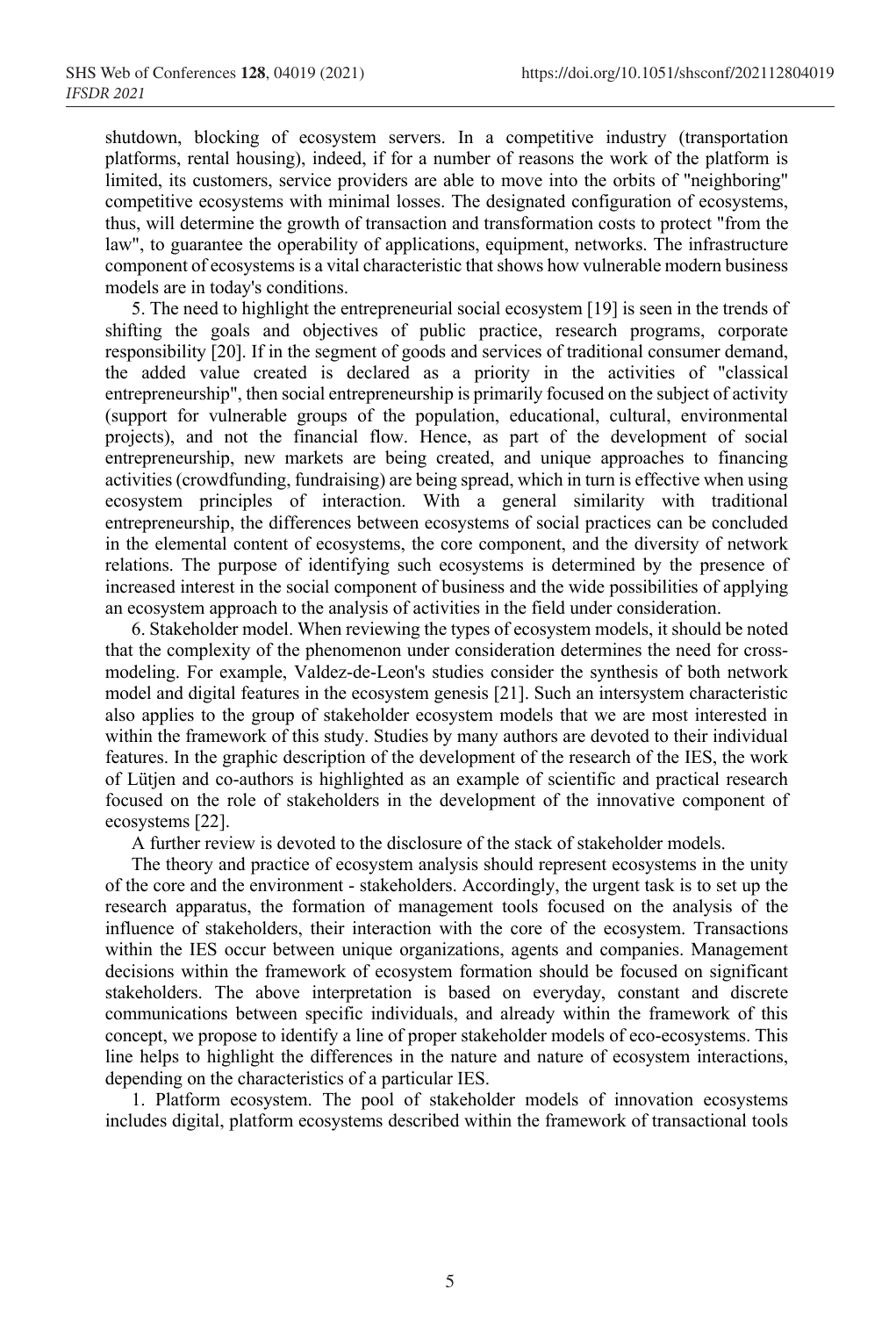with an emphasis on the presence of multiple stakeholders in the platform, primarily suppliers and consumers [23].

2. An expanding ecosystem. Highlighting growth as a priority strategy for the development of the innovation ecosystem entails the inclusion of an expanding ecosystem in the structure of the stakeholder models of the IES [24]. The mission of such a community is seen in the possibility of maximizing the number of stakeholders, universalizing relations. Depending on the management and research tasks, more and more areas of economic reality can be included in the orbit of the expanding ecosystem, which brings the concept under consideration closer to the triple helix model. Borrowing the terminology of the latter, we point out that the deployment of the ecosystem spiral helps to show the possibilities of filling, expanding communities with new elements, stakeholders. If we look at economic interactions starting from the basic level, within the household, then further expansion of the viewing angle involves additional segments of the spiral into the primary ecosystem, leading to the conclusion made by Kleiner [25] about the representation of the entire economy as a large ecosystem.

3. The core ecosystem. Returning to the spiral model, recently there has been a growing interest in describing ecosystems depending on the characteristics of organizations acting as the core, coordinator of the IES. Most often, a research program includes universities as a central element of the ecosystem. As an example, the work of K. Brito [26] is given, while almost any type of modern communities can play a leading role in the ecosystem: production, research, financial, social orientation, development institutions. This provides ample opportunities for the ecosystem approach to search for unique characteristics of the core ecosystems, depending on their main component.

4. Smart ecosystem. In this model, the emphasis is placed on large territorial communities (district, city, region). The article cited here  $\left[27\right]$  describes the ecosystem of not just a specific settlement, but shows the possibilities of an ecosystem approach to describe the community in terms of the concept of a smart city, which includes stakeholders of the public, managing, economic segment of the territory, which makes it possible to present the ecosystem as a projection of a smart community-a region in which, regardless of the sectoral characteristics of the players, interactions are regular and mutually beneficial. The model also describes in detail the technological capabilities of smart communities, which, together with the description of ecosystem interactions, shows the synergetic potential of smart ecosystems.

5. Multi-factor network. This concept also belongs to the stack of stakeholder models. A study [28] is given as a reference article, which deserves the following comment. Previously, a network approach to a peer-to-peer ecosystem, horizontal, was described. If we consider stakeholder interactions not only in the network, but also in the regional and institutional context, the ecosystem under study will appear as a multidimensional structure. The understanding of the economy is not based solely on the segmentation of industries, which turns the model into a convenient scheme of initial analysis, but requires additional tools, among which you can include a model, in particular, smart ecosystems.

6. Semi-open model of the IES. Da Silva's work with co-authors [29], when identifying the stakeholder component of the ecosystem, divides stakeholders into internal and external stakeholders, which simplifies the analysis, but leads away from understanding the nature of the ecosystem as a unity of internal and external environment. Therefore, when solving research tasks, we saw the need to move away from the concept of strategic management in the ecosystem, to find an alternative, promising tools, features that could be described as ecosystem.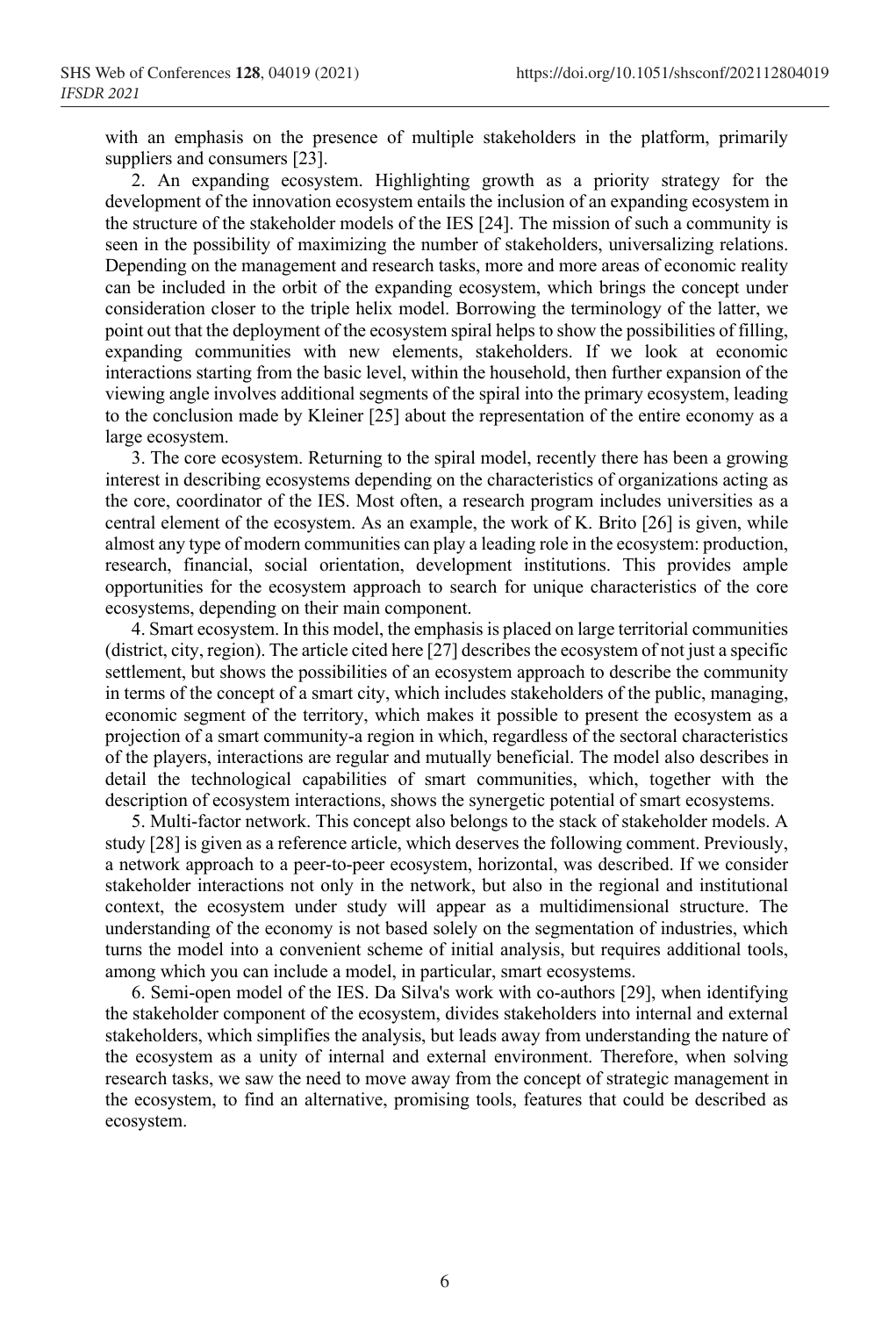7. The author's unitary ecosystem model [30, 31] is built taking into account previous studies (connections are graphically highlighted in the figure), focuses on the equality of stakeholders to ensure effective stakeholder interactions, eliminating the division of the environment into internal and external. We insist on the need to implement cooperation and coordination requests, the ESG concept, the principles of the economy of trust, proven game theory and socio-economic ratings of developed countries into the research program for studying ecosystems. The open development of a digital, platform, ecosystem economy, which is not suppressed by political decisions, entails the elimination of most institutional traps, involves the elimination of opportunism and information asymmetry, reducing transaction costs, eliminating the possibilities of negative selection.



The results of building the research tree are shown in Figure 1.

**Fig. 1.** The Research Tree of the Innovation Ecosystems. *Source: authors' development*

## **3 Conclusions**

Based on the results of the work carried out, a tree of research on innovative ecosystems is proposed. The significance of the obtained results lies in the development of a theoretical apparatus for describing, analyzing, and evaluating the analyzed economic phenomenon. The results of the study systematize concepts regarding the characteristics of ecosystems, the principles of their construction and development. Based on the features of innovative

ecosystems highlighted in the above concepts, it is possible to compare ecosystems with other forms of economic coordination - firms, markets and hybrid forms.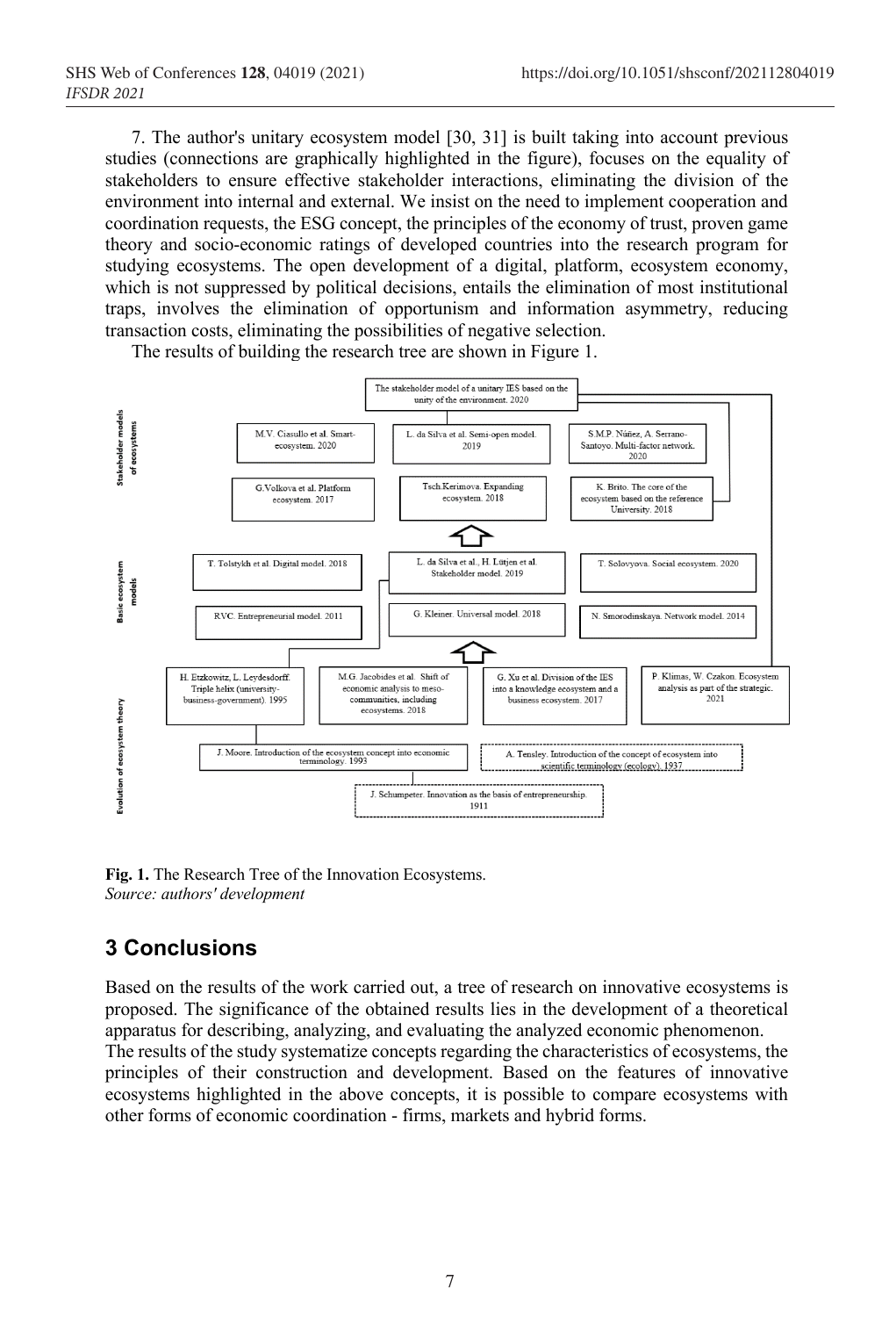#### **References**

- 1. J. A. Schumpeter, *The Theory of Economic Development* (Harvard University Press, 1934)
- 2. OECD/Eurostat, Oslo Manual: Guidelines for Collecting, Reporting and Using Data on Innovation, 4th Edition, The Measurement of Scientific, Technological and Innovation Activities, OECD Publishing, Paris/Eurostat, Luxembourg (2018)
- 3. A. Suominen, M. Seppänen, O. Dedehayir, *A bibliometric review on innovation systems and ecosystems: a research agenda*, European Journal of Innovation Management, **22 (2)** (2019)
- 4. V. I. Danilov-Danilyan, *Ecosystem is one of the most important fundamental concepts of modern science*, Ecosystems: ecology and dynamics, **1 (1)** (2017)
- 5. J. F. Moore, *Predators and Prey: A New Ecology of Competition (Reprint)*, Harvard Business Review, **71 (3)** (1999)
- 6. L. A. Ramenskaya, *Review of approaches to the study of business ecosystems*, Bulletin of the Altai Academy of Economics and Law, **12-2**,153-158 (2019)
- 7. L. A. Ramenskaya, *Application of the concept of ecosystems in economic and managerial research*, The Manager, **11 (4)** (2020)
- 8. H. Etzkowitz, *The Triple Helix of University — Industry-Government Relations: A Laboratory for Knowledge — Based. Economic Development*, EASST Review, **14** (1995)
- 9. E. G. Carayannis, T. D. Barth, D. F. Campbell, *The Quintuple Helix innovation model: global warming as a challenge and driver for innovation*, Journal of Innovation and Entrepreneurship, **1 (2)** (2012)
- 10. E. Carayannis, E. Grigoroudis, *Quadruple Innovation Helix and Smart Specialization: Knowledge Production and National Competitiveness*, Foresight and STI Governance, **10 (1)** (2016)
- 11. M. G. Jacobides, C. Cennamo, A. Gawer, *Towards a theory of ecosystems*, Strat Mgmt J., **39** (2018)
- 12. G. Xu, Y. Wu, T. Minshall, Y. Zhou, E*xploring innovation ecosystems across science, technology, and business: A case of 3D printing in China*, Technological Forecasting and Social Change, **136** (2017)
- 13. P. Klimas, W. Czakon, *Species in the wild: a typology of innovation ecosystems*, Review of Managerial Science (2021)
- 14. G. Kleiner, *Industrial ecosystems: a look into the future*, Economic Revival of Russia, **2 (56)** (2018)
- 15. V. Karpinskaya, *Ecosystem as a unit of economic analysis. Systemic Problems of Domestic Mesoeconomics*, Microeconomics, Enterprise Economics: Materials of the Second Conference of the Department of Modeling of Production Facilities and Complexes of the CEMI RAS, **2**, (2018)
- 16. N. Smorodinskaya, *Network innovation ecosystems and their role in dynamization of economic growth,* Innovations, **7 (189)** (2014)
- 17. Venture investments and the ecosystem of technological entrepreneurship. Collection of articles, Publishing House of the Russian Venture Company (2011)